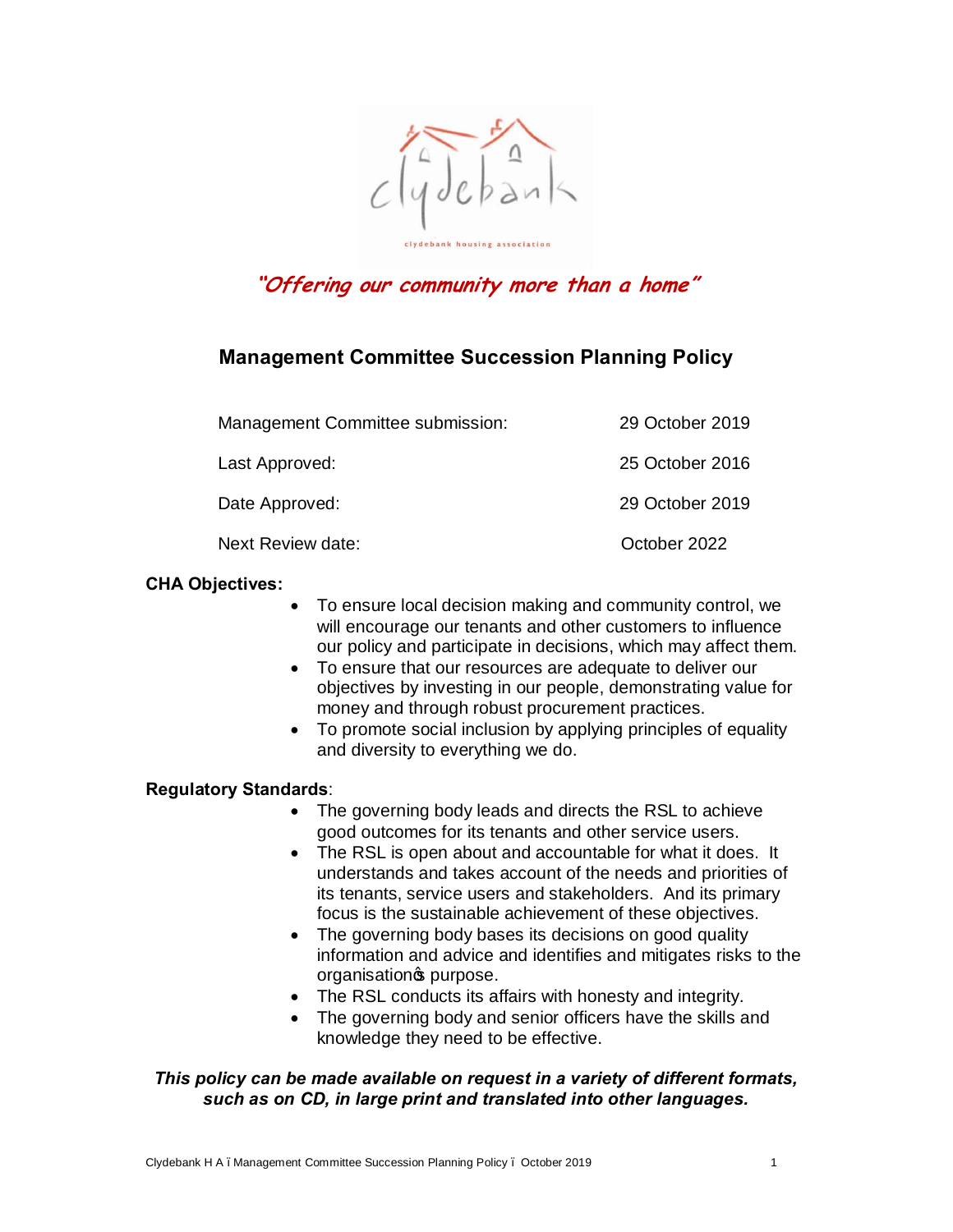# **1.0 Introduction**

One of the key roles of any Management Committee is to continually ensure that it has the right balance and set of skills, talents and attributes represented in its membership. With the introduction of the Scottish Housing Regulator Regulatory Framework and in particular, the Regulatory Standards of Governance and Financial Management Standard 6, it is increasingly important that Management Committee members embark on continuous training to update and refresh their skills and knowledge.

Implementation of succession-planning arrangements will ensure planned refreshing and renewal of skills and experience over a period of time. This will be carried out for the Management Committee and is especially important if our Management Committee has a large proportion of long-serving members. In doing so, the Management Committee should bear in mind the need for diversity in its composition.

It is recognised that failure to undertake training, continually assess the contributions and adequacy of each member and attract a good calibre of new members could lead to a disillusioned Committee, lack of direction and weaknesses in governance which could ultimately affect the overall public perception of the Association and ultimately, service delivery.

This succession plan has been developed in conjunction with both the Management Committee Training and Membership Policies. It will provide guidance on identifying and sourcing potential Committee members who can fulfil key requirements as well as the process of identifying and preparing current members to fulfil the office bearer positions in the future.

The Management Committee succession plan will address the following key questions: -

- · What are the skills, talents and attributes that our organisation requires to protect our tenants quinterests?
- · How do we find people with these skills, talents and attributes?
- · Once we have found the people, how do we attract them to our Management Committee?
- How do we retain them?

# **2.0 Policy Aims**

This Policy is in place to enable the Association to: -

- · Identify particular skills which we would want to add to our Management **Committee**
- · Obtain a better demographic mix (e.g. age, ethnicity, gender) and to target particular groups accordingly
- · Devise approaches to attract and retain new Management Committee members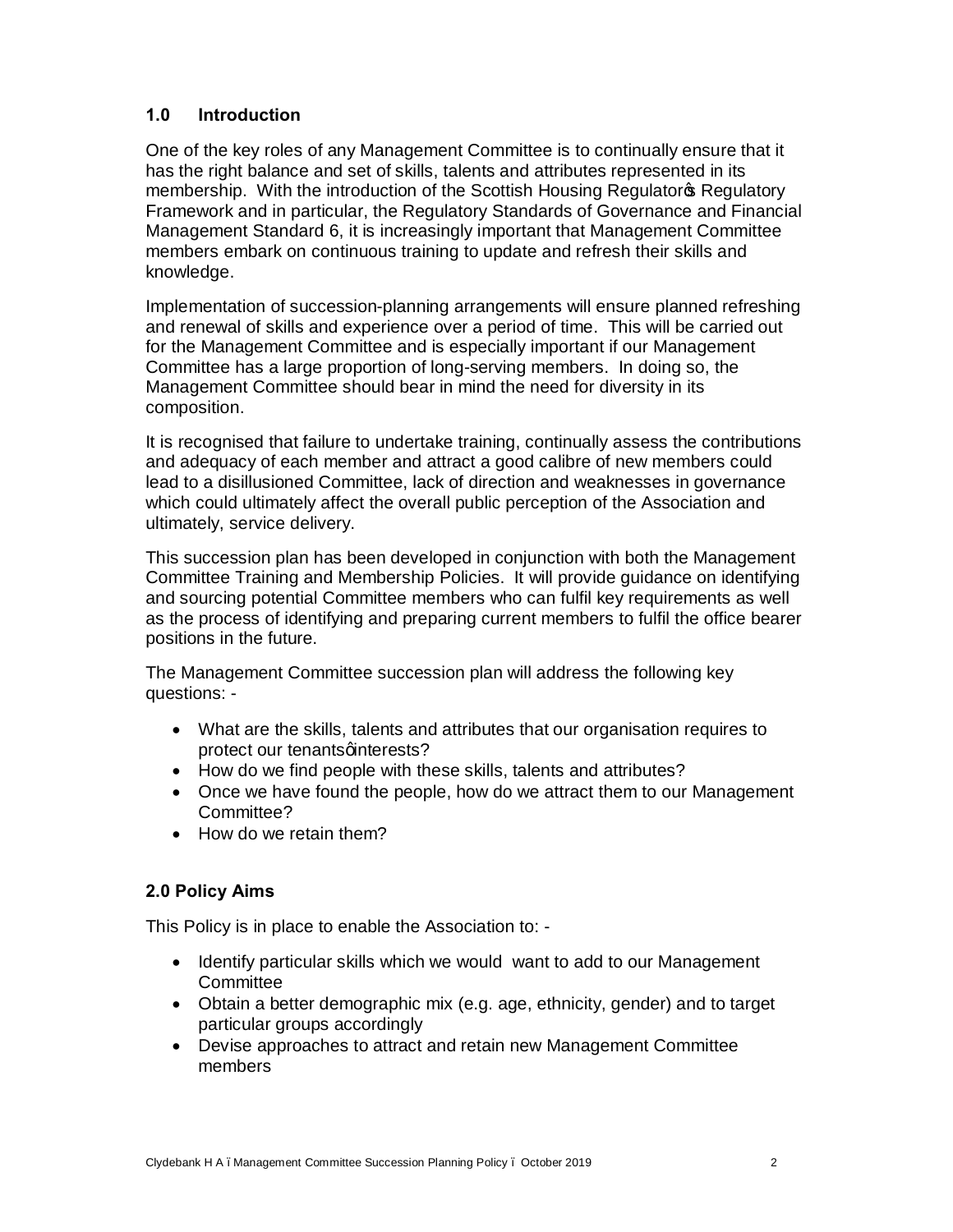# **3.0What are the skills, talents and attributes that our organisation requires to protect our tenants' interests?**

### **Identifying Skills, Talents and Attributes**

Firstly, the Association<sup>®</sup> Model Rules provide some essential requirements. The Rules will typically specify how many Management Committee members (including co-optees) can be appointed to the Committee, how many can be elected/re-elected by the voting members annually, the shareholder nomination process and the eligibility requirements. Shareholder surveys will be carried out annually to assess the Association<sup>®</sup> Shareholding pool and identify as much as possible shareholders who may be able to fill any skills gaps on the Committee.

Management Committee recruitment out with the AGM election process includes the completion of an application form which requires the applicant to outline his/her area of expertise, housing related interests, memberships of public bodies and skills, talents and attributes which they could bring to the Association.

New Management Committee members who join the Committee through the AGM election process are encouraged to complete the application form retrospectively in order that there is a record of this information held on file. The Association will, however, wherever possible request that shareholders wishing to be considered for nomination to the Management Committee provide a résumé in order that the membership can consider this prior to election or indeed in the event of a vote.

It is critical that our operating/external environment is continually assessed through the business planning process in order to ensure that skills and knowledge are updated to reflect changes. E.g. changes to funding, changes in legislation particularly affecting tenants, best practice guidelines, Scottish Housing Regulator guidance, new initiatives, new ways of working, etc. It is therefore important that the diversity of key skills are identified, reviewed and updated on a regular basis.

The Association aims to have a composition of management committee members which includes amongst others, tenants, residents, professionals, local authority members, male/female, a range of ages and ethnicities, local people etc. who have a key interest and/or skills & knowledge in housing related issues (e.g. Development and local planning, Wider Role, Housing Management, Maintenance, Housing Association Finance, housing legislation, human resources/employment). The range of current valid skills and knowledge are as follows: -

- a) Ability to attend regular Management Committee meetings [often monthly], sub-committee meetings and training sessions. These will involve mainly evening and very occasional weekend commitments
- b) Experience of handling large amounts of written information
- c) Be able, with training, to understand, agree and take ownership of a business plan including financial, policy, regeneration and procedural and legal aspects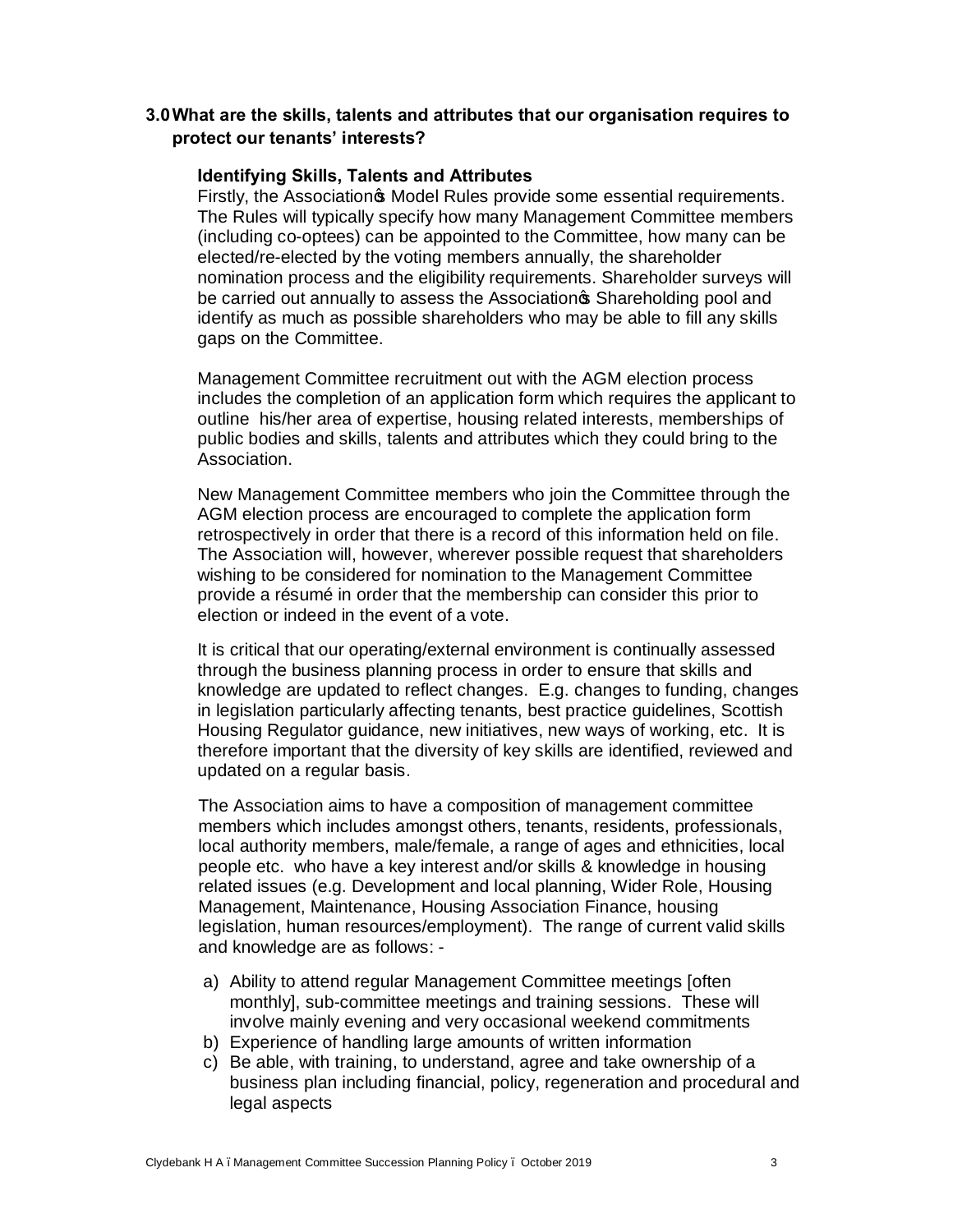- d) Ability to work constructively as part of a governing or managing body
- e) Interest in housing and local community issues
- f) Housing related legislation including RTB, Housing Scotland Act 2010, Welfare Reform, etc.
- g) Commitment to the aims and objectives of the housing association
- h) Coming from the local area and/or being a tenant or resident of CHA
- i) Good communication skills
- j) Experience of sitting on a constituted body e.g. Residents Association or Management Board
- k) Strategic/business planning knowledge or experience
- l) Housing Management/maintenance and/or assessment of housing needs knowledge or experience
- m) Financial management, investment or risk management, knowledge and skills
- n) Experience of running a successful business
- o) Property development/regeneration or building skills or knowledge
- p) Legal knowledge or experience and ideally in social housing or related areas
- q) Involvement in housing or regeneration issues
- r) Employment Law/Human Resources
- s) Press/Media or Public Relations skills
- t) Promotion of Equality in all aspects of our business and in particular access to services

### **4.0 How do we know what skills, talents and attributes we already have on our Committee?**

In response to the Scottish Housing Regulator's Regulatory Framework first introduced in 2012, the Committee at Clydebank Housing Association developed a comprehensive Committee Training, Appraisal and Mentoring process. The process has strengthened the Association's governance through ensuring each Committee Member is aware of their strengths and areas where they need to further develop their skills and knowledge.

Annual Training Needs Assessments/Audit of skills are carried out which result in individual tailored training plans being developed including the opportunity to undergo training related to succession planning (particularly to fill future office bearer positions). This also includes an appraisal of each Committee Member's contribution to the association over the preceding year.

A detailed record of training undertaken is recorded in each Management Committee personal file for reference.

This process will equip Management Committee members with transferrable skills, clarify the succession process and provide a matrix indicating the committee's overall areas of strength and weakness (information which can be used in any subsequent recruitment process). It will also allow the Chairperson to get to know each Committee Member better and understand their reasons for serving on the Committee and aspirations for the future.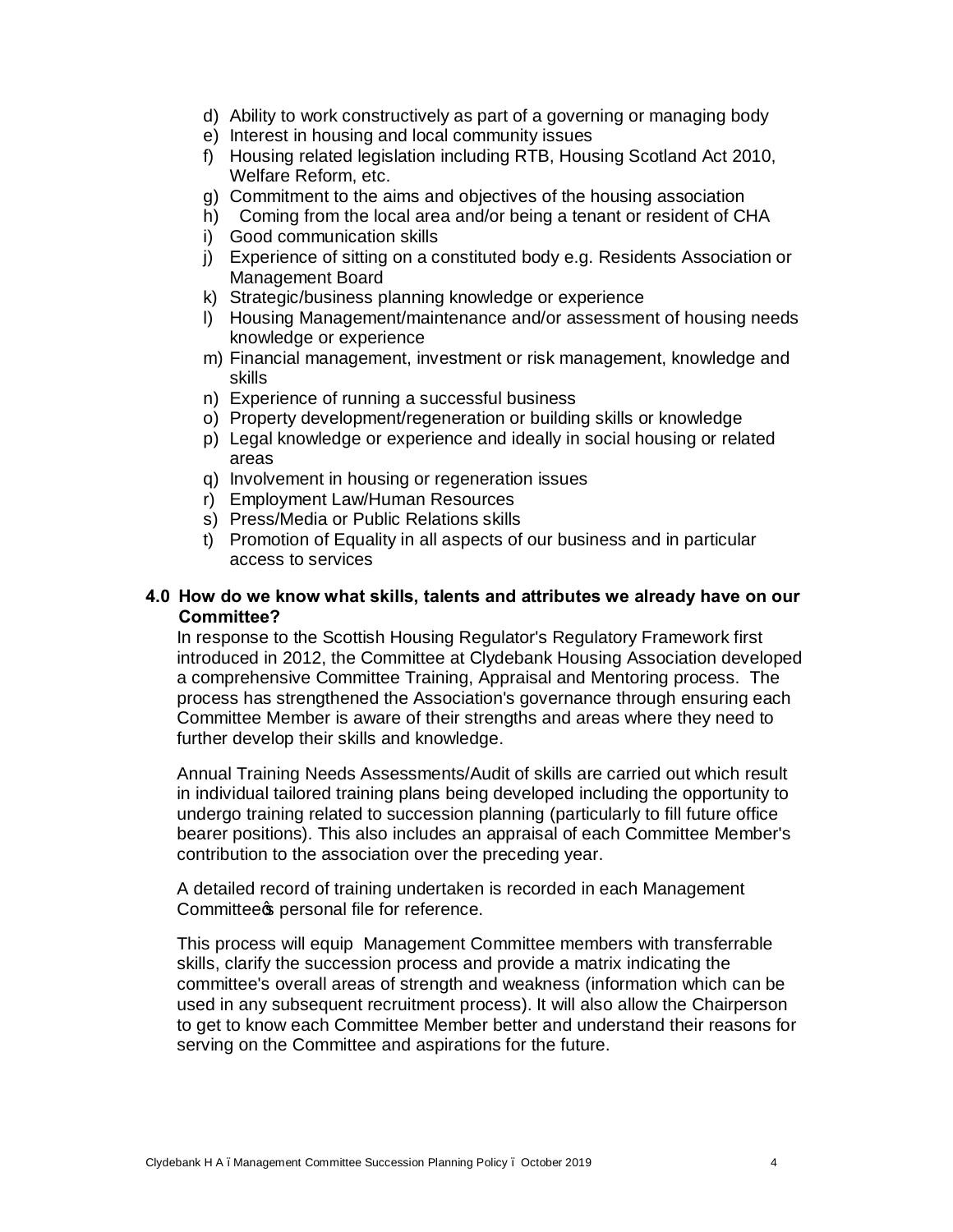Training/Conference Evaluations are completed by Management Committee members to ensure all training is effective, as was expected and whether follow up information or further training on the subject required.

# **5.0How do we find people with the required skills, talents and attributes?**

- · Annual survey of shareholders
- · Encourage co-options from people with specific expertise
- · Advertise in local press/SFHA Housing News/ CHA website/schools/ health centres
- · Promotions at Community networking events and via our wider role project participation
- · Promotion at Resident consultation meetings
- · Promotion at Annual General Meeting
- · Dedicated recruitment days
- Word of mouth . talent spotting and recommendations for committee members
- · Newsletter articles
- Advertise through the Scottish Council for Voluntary Organisations (SCVO)
- · Nomination and re-election forms received from shareholders during the AGM process will include biographical information about each candidate who seeks election in order that Shareholders can assess the fit with the Association<sup>®</sup> current requirements.

# **6.0 Once we have found the people, how do we attract them to our Management Committee?**

- · Highlighting benefits to the individual in terms of learning new transferrable skills
- · Emphasising the value and appreciation of their expertise
- · Emphasising the value of their local knowledge
- · Emphasising the value to the organisation of their time, commitment and interest in the Association
- Emphasise the value of volunteering in general . making a difference!

# **7.0How do we retain them?**

- · Ensuring each new Committee member receives a comprehensive induction
- Ensuring training plans are drawn up as soon as possible
- Offer continued mentoring support
- · Provide all members with the tools and resources to enable them to effectively carry out their role
- · Regular checks to ensure new members happy with information and offer ongoing support for as long as required
- Conducting annual appraisal and ascertaining likelihood of ongoing Management Committee membership
- · Offering alternative options for attending meetings, e.g. via Facetime, Skype, etc.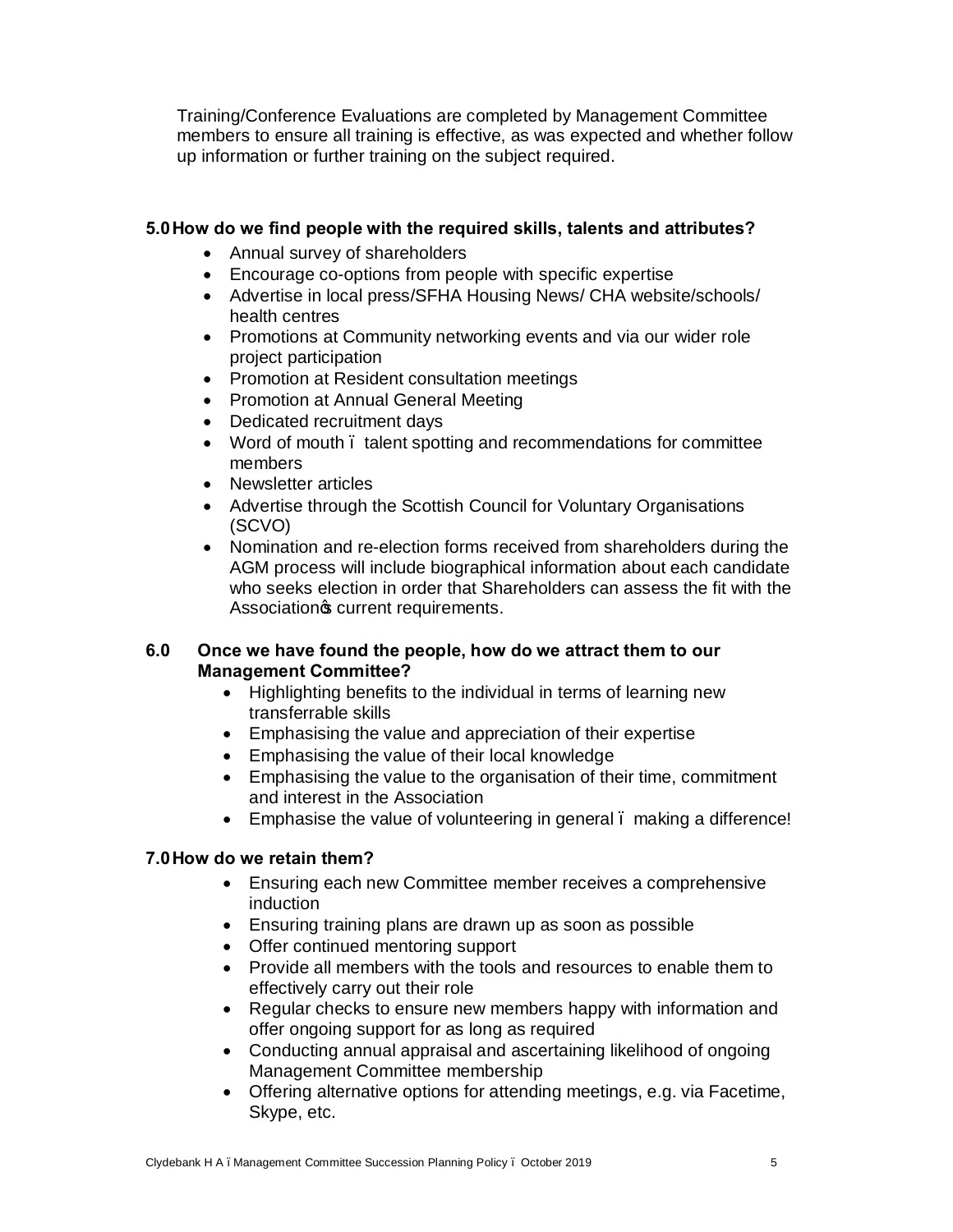- Formulate a %Committee Benefits+statement that outline the benefits of being a committee member
- · Encouraging members to go out and meet other committee members in the local area, through joint training sessions and attendance at conferences, etc.
- · Reducing the amount of Management Committee/Sub-Committee papers without impacting on the ability for informed decisions to be made or indeed good governance to be achieved.

### **8.0Succession Planning - Office Bearer Positions**

All Management Committee members will, through their Annual training needs assessments as well as during the Appraisal process, be given the opportunity to consider their future aspirations in terms of holding office.

Appropriate training will be organised to ensure that there are a sufficient number of ordinary members who are prepared to succeed retiring office bearers. There will be at least one ordinary member training or available to succeed each position (Chairman, Vice Chairman, Secretary, Treasurer) at any one time. Office Bearer role descriptions are appended to this Policy.

### **9.0 Equal Opportunities**

Our commitment to equal opportunities and fairness will apply irrespective of factors such as race, sex, disability, age, gender reassignment, marriage & civil partnership, pregnancy & maternity, religion or belief and sexual orientation.

### **For Office Use Only – Actions required/completed**

| <b>Customer Consultation Required/Arranged</b>                                  | No  |
|---------------------------------------------------------------------------------|-----|
| Intranet Update                                                                 | Yes |
| F Drive Update                                                                  | Yes |
| <b>Website Update</b>                                                           | Yes |
| Leaflet change required?                                                        | No  |
| <b>Newsletter Promotion?</b>                                                    | No  |
| Other information updated, e.g. posters, automatic email responses, post cards, | No  |
| answering machine messages, etc.                                                |     |
| Equality Impact Assessment completed                                            | Yes |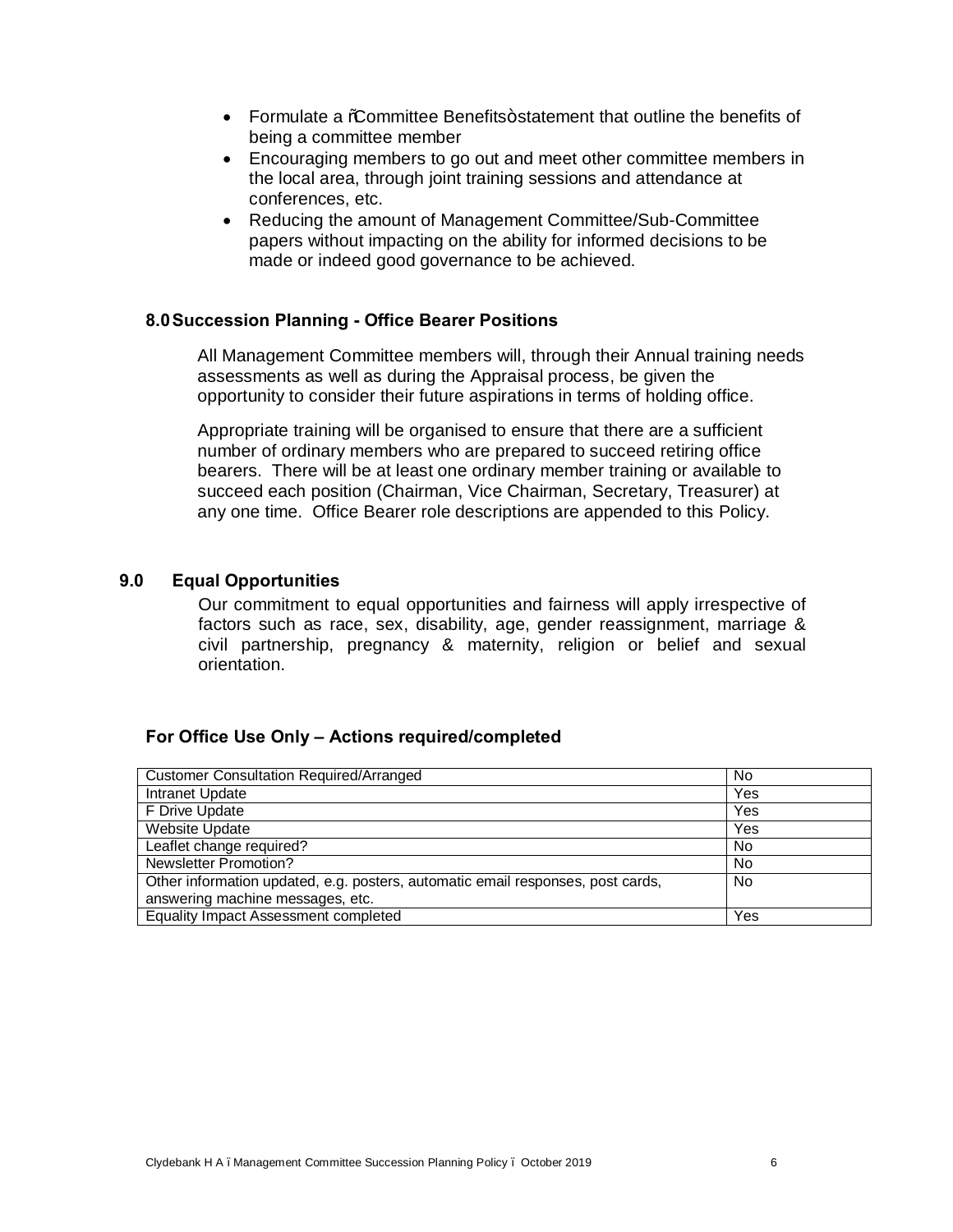

# **Role Description for Governing Body Members and Office Bearers of Clydebank Housing Association**

**(Approved March 2019)**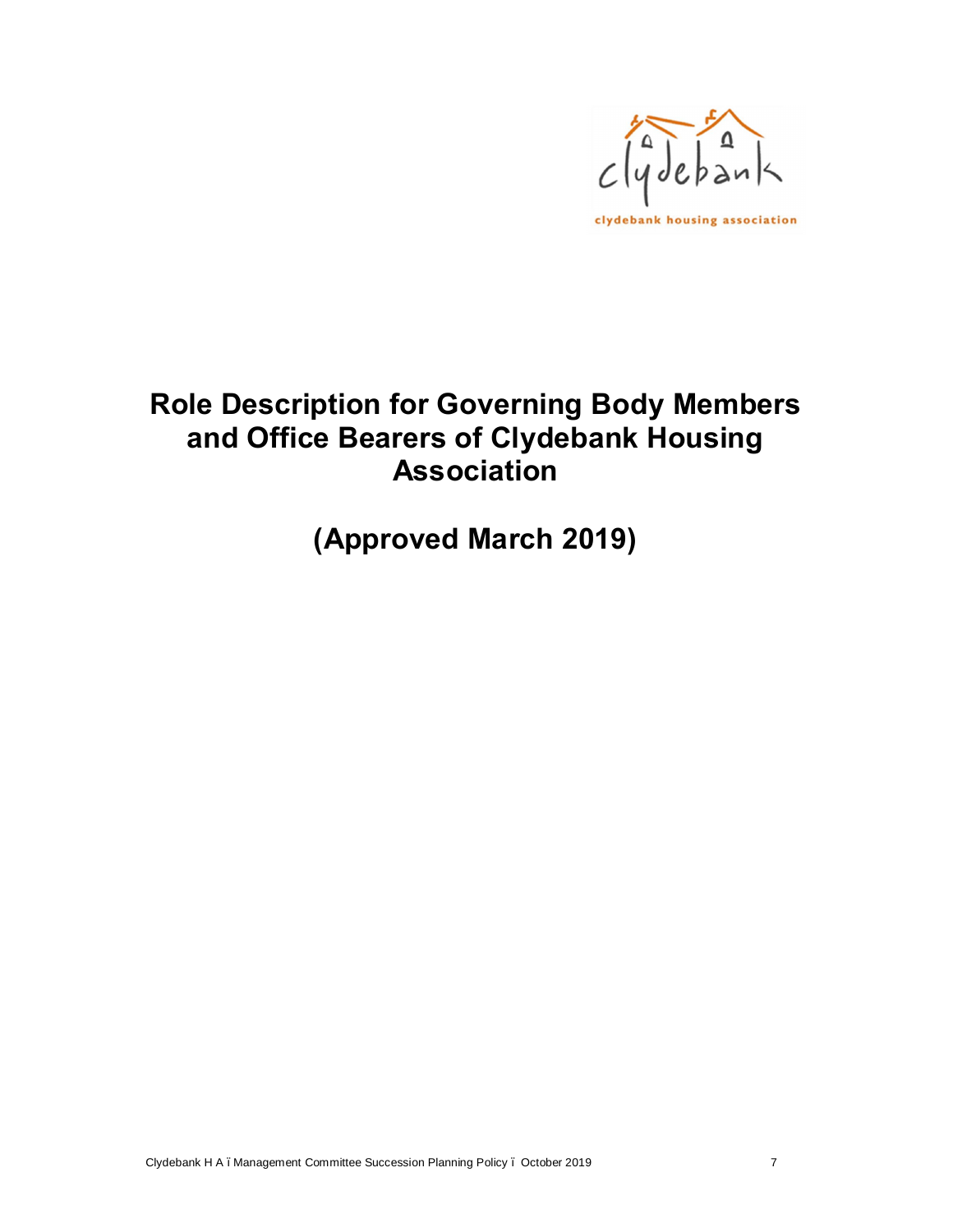# **Role of Governing Board Members**

# **1. Introduction**

*"The Governing Body leads and directs the RSL to achieve good outcomes for its tenants and other service users."* Regulatory Standards of Governance and Financial Management, Standard  $1<sup>1</sup>$ 

- 1.1 This role description has been prepared to set out the responsibilities that are associated with being a Governing Body Member (GBM) of Clydebank Housing Association (CHA). It should be read in conjunction with the accompanying person specification and CHA $\sigma$  Rules and Standing Orders.
- 1.2 CHA is a Registered Social Landlord [and a Scottish Charity]. The role description reflects the principles of good governance and takes account of (and is compliant with) the expectations of the Regulatory Standards of Governance and Financial Management for Scottish RSLs and relevant guidance produced by the Office of the Scottish Charity Regulator (OSCR).
- 1.3 CHA encourages people who are interested in the Association work to consider seeking election as a GBM and is committed to ensuring broad representation from the communities that it serves. GBMs do not require  $\pm$  pualifications oput, from time to time, we will seek to recruit people with specific skills and experience to add to or expand the existing range of skills and experience available to ensure that the governing body is able to fulfil its purpose. We carry out an annual review of the skills that we have and those that we need to inform our recruitment activities.
- 1.4 This role description applies to all members of the Governing Body, whether elected or co-opted, new or experienced. It is subject to periodic review.

# **2. Primary Responsibilities**

- 2.1 As a GBM your primary responsibilities are, with the other members of the Governing Body, to
	- Lead and direct CHA<sub>S</sub> work
	- Promote and uphold CHA $\circ$  values
	- Set and monitor standards for service delivery and performance
	- Control CHA $\circ$  affairs and ensure compliance
- 2.2 Responsibility for the operational implementation of CHA $\sigma$  strategies and policies is delegated to the Chief Officer.

<sup>1</sup> Scottish Housing Regulator (April 2012) *Regulation of Social Housing in Scotland: Our Framework* available here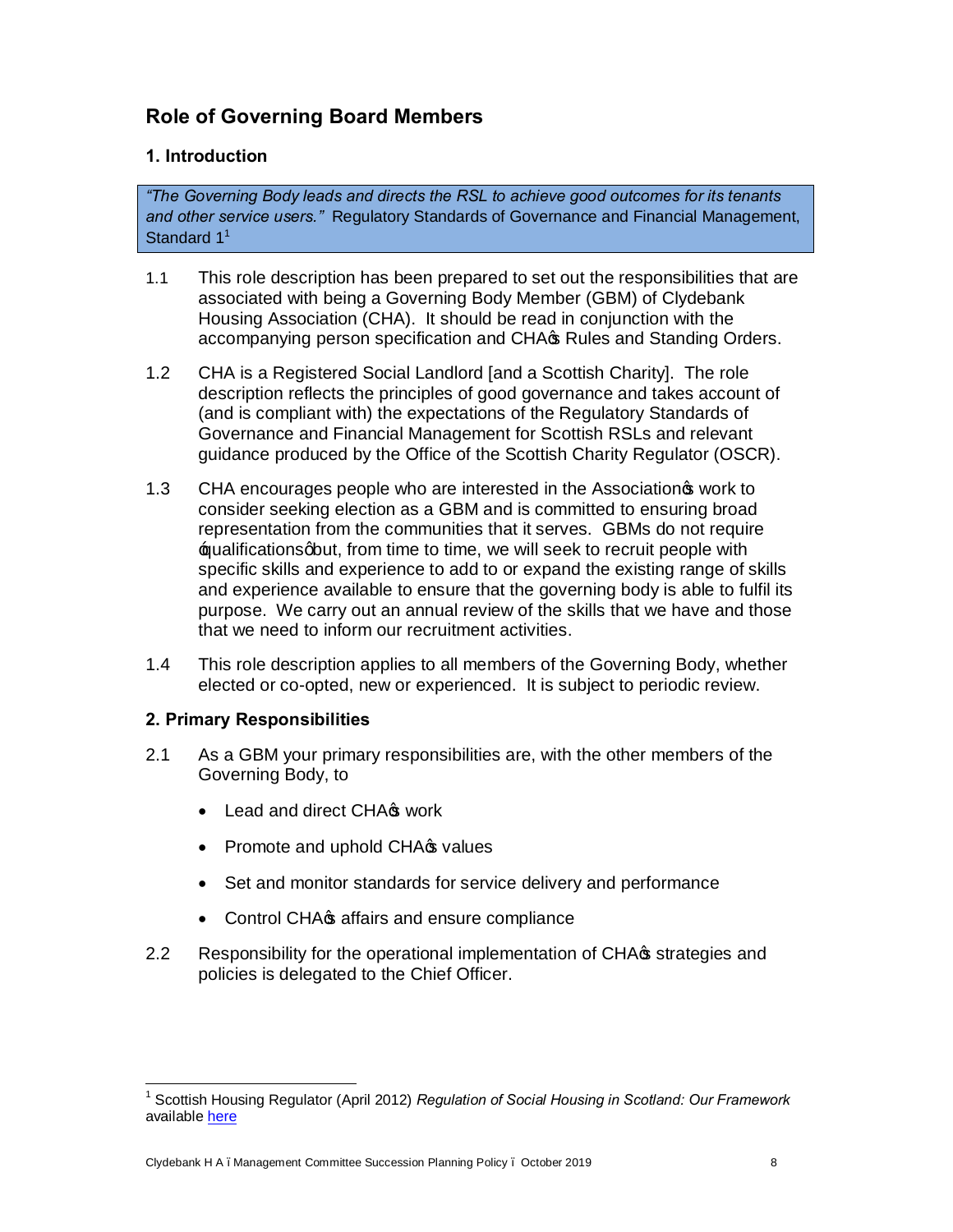# **3. Key Expectations**

- 3.1 CHA has agreed a Code of Conduct for Governing Body Members which every member is required to sign on an annual basis.
- 3.2 Each GBM must accept and share collective responsibility for the decisions properly taken by the Governing Body. Each GBM is expected to contribute actively and constructively to the work of CHA. All members are equally responsible in law for the decisions made.
- 3.3 Each member must always act only in the best interests of CHA and its customers, and not on behalf of any interest group, constituency or other organisation. GBMs cannot act in a personal capacity to benefit themselves or someone they know.

### **4. Main Tasks**

- To contribute to formulating and regularly reviewing CHA $\sigma$  values, strategic aims and performance standards
- To monitor CHA<sup>s</sup> performance
- · To ensure that CHA operates within and is compliant with the relevant legal and regulatory frameworks
- · To ensure that risks are realistically assessed and appropriately monitored and managed
- · To ensure that CHA is adequately resourced to achieve its objectives and meet its obligations
- · To act, along with the other members of the governing body, as the employer of CHA<sup>s</sup> staff

# **5. Duties**

- · Act at all times in the best interests of CHA
- · Accept collective responsibility for decisions, policies and strategies
- · Attend and be well prepared for meetings of the governing body and subcommittees
- Contribute effectively to discussions and decision making
- · Take part in training and other learning opportunities
- Take part in an annual review of the effectiveness of CHA $\sigma$  governance and of your individual contribution to CHA<sup>s</sup> governance
- · Maintain and develop your personal knowledge of relevant issues and the wider housing sector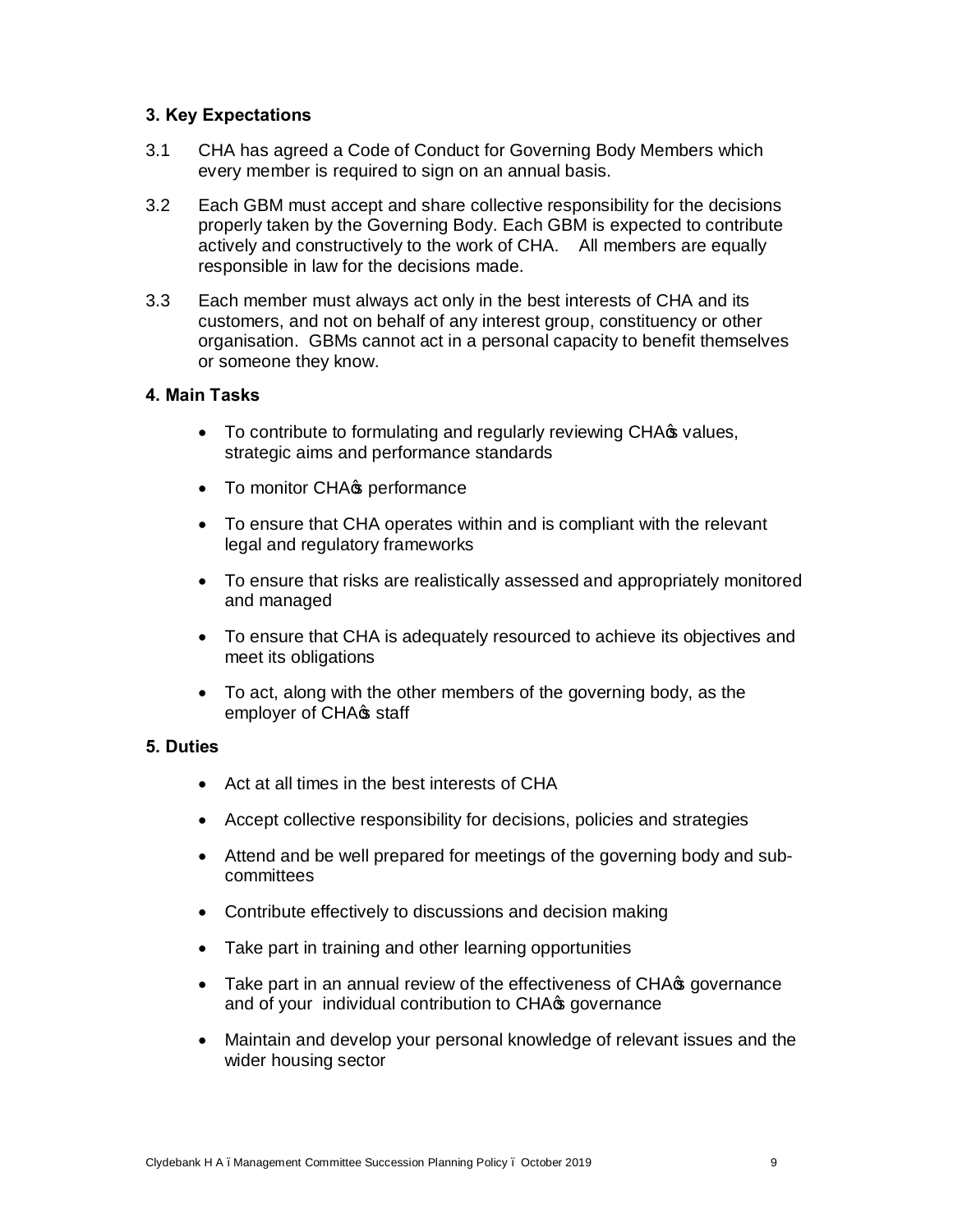- · Represent CHA positively and effectively at all times, including [in local communities and] when attending meetings and other events
- · Respect and maintain confidentiality of information
- · Treat colleagues with respect and foster effective working relationships within the governing body and between the governing body and staff
- · Be aware of and comply with our policy on the restrictions on payments and benefits
- · Register any relevant interests as soon as they arise and comply with CHA<sup> $\phi$ </sup> policy on managing conflicts of interest

# **6. Commitment**

6.1 An estimate of the annual time commitment that is expected from GBMs is:

| Activity                                                                                              | <b>Hours</b>   |
|-------------------------------------------------------------------------------------------------------|----------------|
| Attendance at up to 12 regular meetings of the Governing Body                                         |                |
| Reading and preparation for meetings of the governing body                                            |                |
| Attendance at up to 4 sub-committee meetings                                                          |                |
| Reading and preparation for sub-committee meetings                                                    |                |
| Attendance at annual planning and review events (including individual review<br>meeting)              |                |
| Attendance at events such as estate tours, tenant / customer conferences,<br>openings and site visits |                |
| Attendance at internal briefing and training events                                                   |                |
| External Training and conference attendance (may include overnight stay or<br>weekend)                | $\overline{7}$ |
| <b>Total</b>                                                                                          | 86             |

# **7. What CHA Offers GBMs**

- 7.1 All GBMs are volunteers and receive no payment for their contribution. CHA has policies which prevent you or someone close to you from benefiting personally from your involvement with CHA, although these policies also seek to ensure that you are not unfairly disadvantaged by your involvement with CHA. All out of pocket expenses associated with your role as a GBM are fully met and promptly reimbursed.
- 7.2 In return for your commitment, CHA offers:
	- A welcome and introduction when you first join the governing body;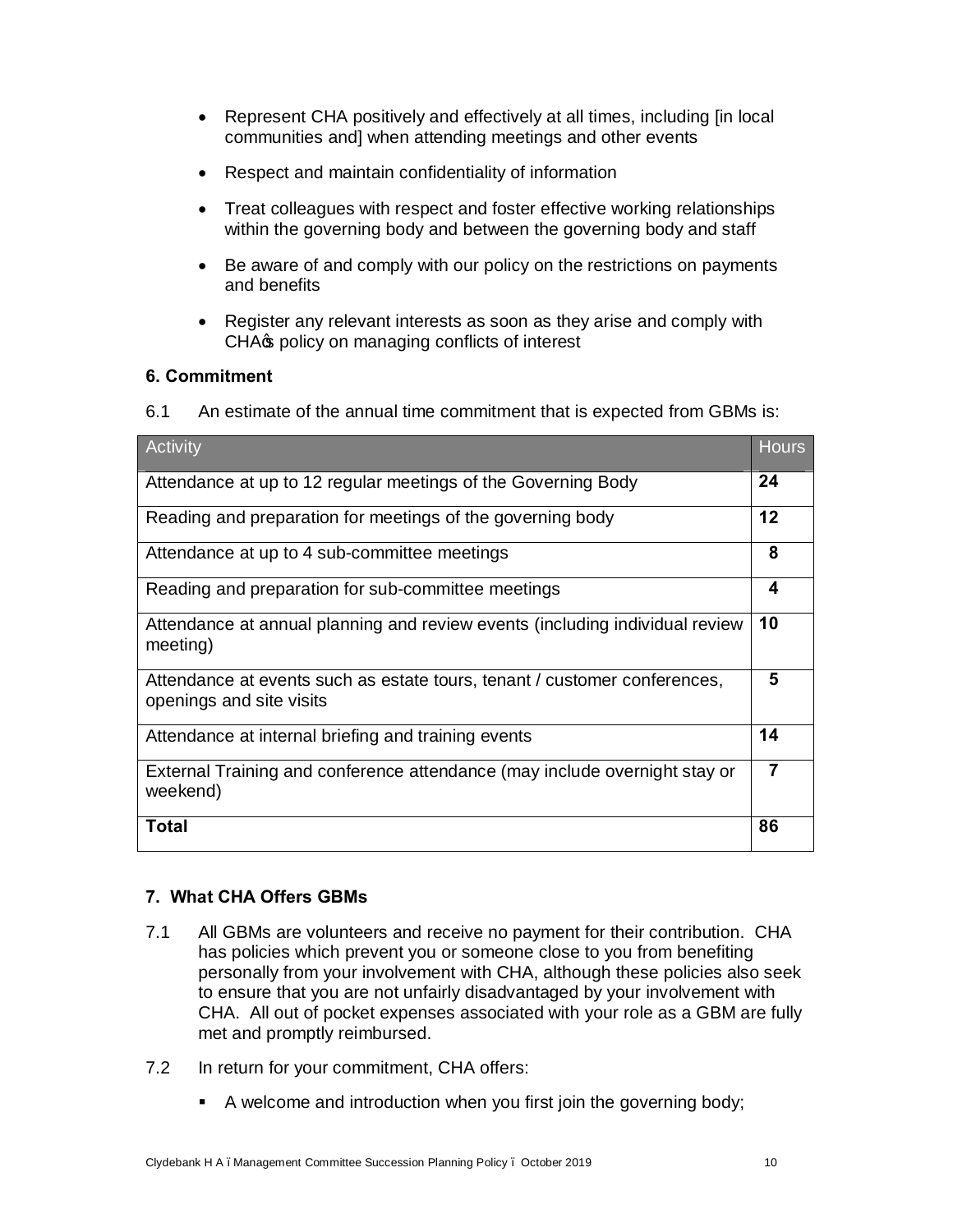- A mentor from the governing body and a named staff contact for the first six months, with ongoing support
- Clear guidance, information and advice on your responsibilities and on CHA<sup>s</sup> work
- **Formal induction training to assist settling in**
- **•** Papers which are clearly written and presented, and circulated in advance of meetings
- The opportunity to put your experience, skills and knowledge to constructive use
- The opportunity to develop your own knowledge, experience and personal skills
- The chance to network with others with shared commitment and ideals

### **8. Review**

8.1 This role description was approved by the Governing Body on 20 February 2019. It will form the basis of the annual review of the effectiveness of your contribution to our governance. It will be reviewed by the Governing Body not later than 31 March 2022.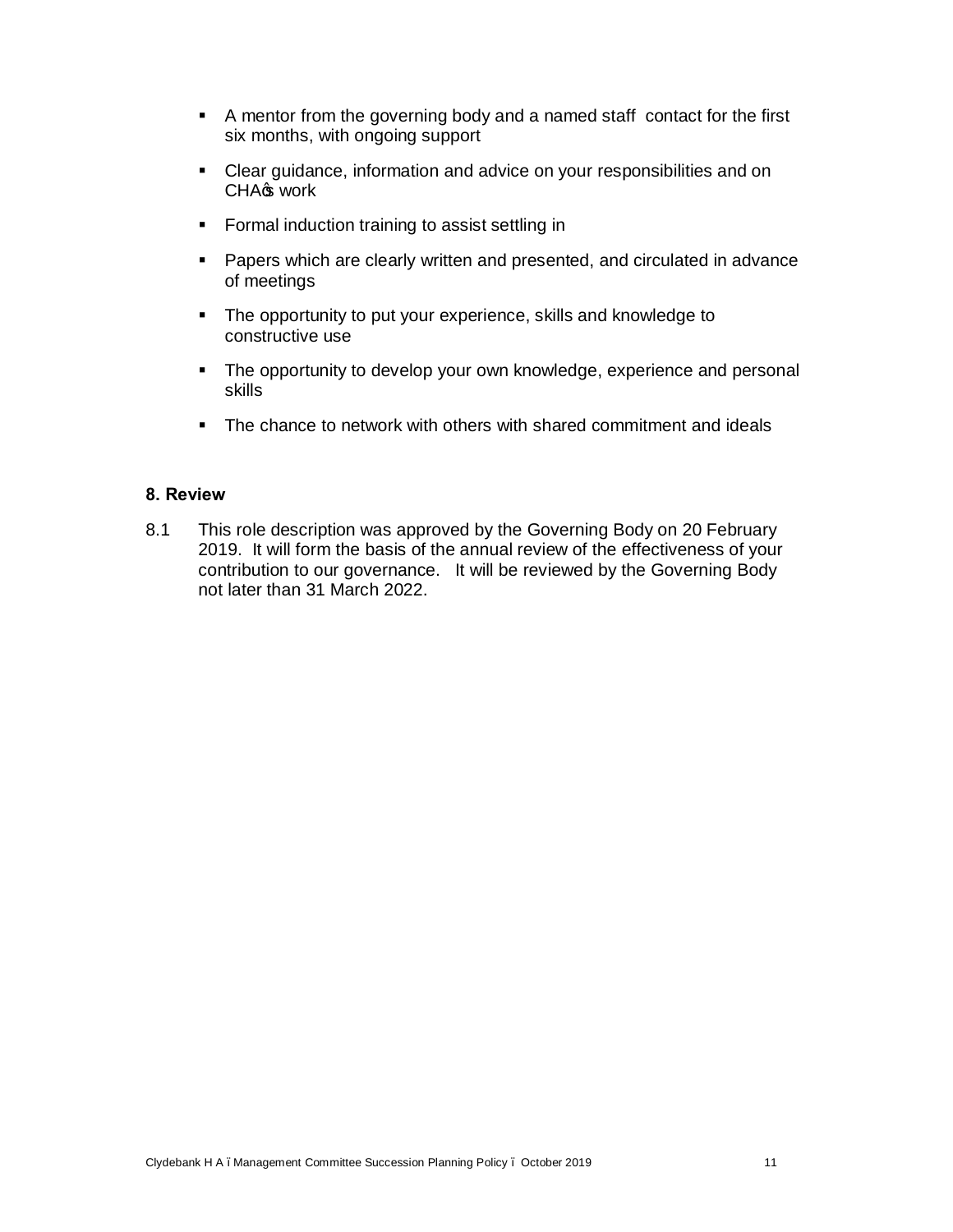

# **Role Description for Chair of Clydebank Housing Association**

# **1. Introduction**

- 1.1 This role description sets out the particular duties and responsibilities that attach to the Chair of CHA and to the Chairs of CHA $\alpha$  sub-committees. The responsibilities described here are additional to those set out in the Governing Body Membersq (GBM) role description. It should be considered alongside CHA<sup>®</sup> Rules and Standing Orders.
- 1.2 This role description will be used to support the annual review of the Governing Body os effectiveness. It will be used to appoint the Chair and subcommittee Chairs after each AGM. GBMs who wish to be considered for this office will be invited to say how, if elected, they will carry out the duties that are set out here before the election takes place.
- 1.3 In the event that the Chair is unable to fulfil their responsibilities, the Vice Chair will carry out the duties of the Chair.
- **[1.4 As set out in the Standing Orders, the Chair of HA may not also serve as the Chair of a sub-committee and each sub-committee must elect a different Chair.]**
- 1.5 An overview of the Role of the Chair is outlined in Rule 59.5 of CHA $\sigma$  Rules.
- 1.6 The Chair will be elected by the Governing Body each year at the first Governing Body meeting following the AGM. Whilst the Chair of CHA can be re-elected, in accordance with Rule 59.10 of CHA $\sigma$  Rules, they cannot serve a continuous term of more than five years. There is no expectation that the Chair must serve the full five year maximum term.

### **[1.7 In the spirit of CHA's rules, if an individual has served five years as Chair, they should not be subsequently re-elected as Chair at any point.]**

# **2. Key Responsibilities**

- 2.1 The Chair must act, and be seen to act, at all times on behalf of the Governing Body. The Chairos key responsibilities are:
	- · To lead the Governing Body or sub-committee constructively, provide direction and manage meetings effectively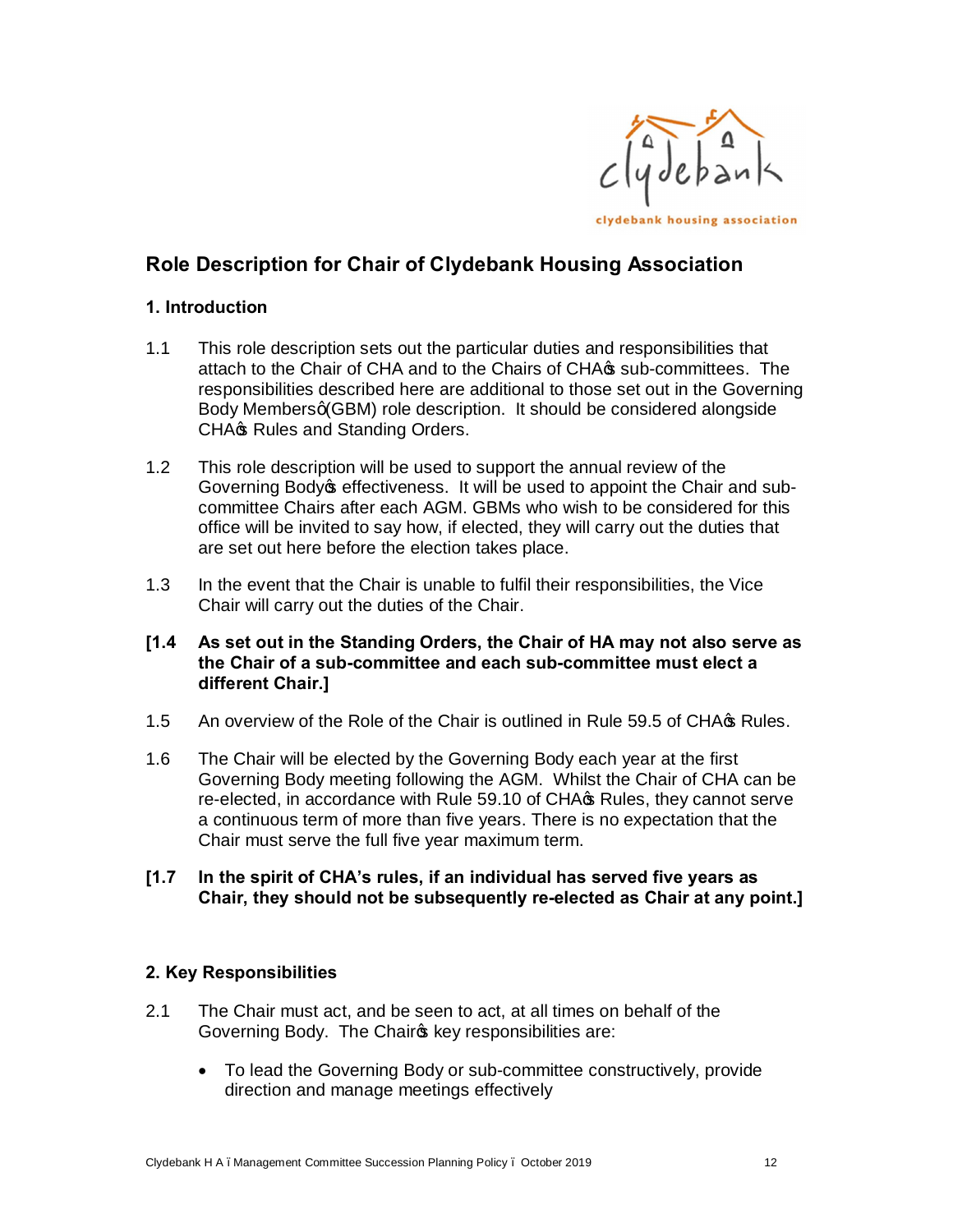- · To develop and maintain a constructive and positive working relationship with the Chair and Chief Executive and senior staff
- To uphold CHA  $\circ$  Code of Conduct and promote good governance
- To ensure that CHA $\sigma$  business is conducted effectively between meetings and that emergency decisions are taken appropriately when required

# **3. Leadership and Direction**

- 3.1 The Chair is expected to:
	- · Represent CHA positively and effectively
	- · Set the style and tone of Governing Body or sub-committee meetings to ensure effective and participative decision making
	- Promote and uphold the Code of Conduct for CHA<sub>S</sub> Governing Body
	- · Ensure that the necessary arrangements are in place to enable CHA to honour its obligations, achieve its objectives and meet agreed targets
	- · Demonstrate and support the principles of good governance at all times
	- Ensure that the Governing Body has access to the range of skills, knowledge and experience necessary for the achievement of CHA $\sigma$  aims and objectives and for the fulfilment of the Governing Body<sup>s</sup> responsibilities
	- · Ensure that the Governing Body has access to the necessary advice, information and support to fulfil its responsibilities and that, where appropriate, external and/or specialist advice is sought
	- · Provide support to new and experienced Governing Body Members by promoting access to relevant induction, training and development opportunities

# **4. Working with the Chief Executive**

- 4.1 The Chair should:
	- · Establish a constructive relationship with the Chief Executive and ensure that their respective roles of leading and managing are recognised and promoted effectively. Sub-committee Chairs should establish similar relationships with the relevant senior staff member.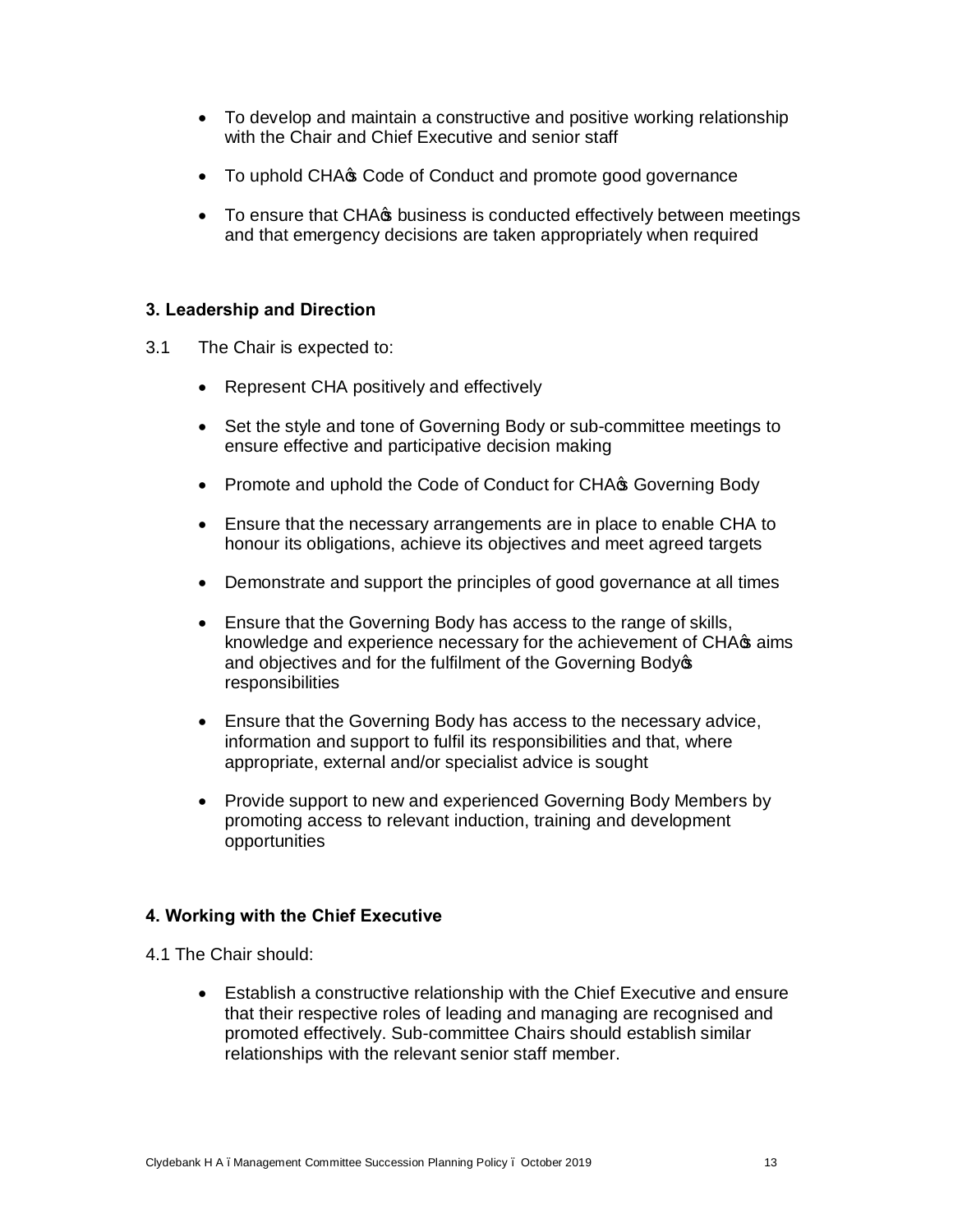- Ensure that the conduct of CHA $\circ$  business continues effectively between meetings of the Governing Body and act under delegated or emergency authority when necessary
- In the event of a vacancy, ensure that effective arrangements are implemented for the recruitment and appointment of a Chief Executive, in accordance with CHA $\sigma$  agreed recruitment practices
- · Carry out, with at least one other Governing Body member, the Chief Executive annual appraisal and report to the Governing Body
- · Ensure that appropriate arrangements are in place and implemented effectively for the support and remuneration of the Chief Executive
- In the event that it is necessary, be responsible for dealing with a grievance or disciplinary action in respect of the Chief Executive, in accordance with **CHA**<sub>\$</sub> agreed procedures

# **5. Promoting Good Governance**

5.1 The Chair is required to:

- · Promote and demonstrate the highest standards of ethical conduct and integrity
- Initiate any investigation under the terms of CHA $\infty$  Code of Conduct
- · Chair all general meetings of CHA in accordance with the Rules
- Chair all Governing Body meetings of CHA, in accordance with the Rules and Standing Orders
- · Ensure that all Governing Body members have access to appropriate information and have an opportunity to contribute to discussion and consideration of all matters requiring their attention
- · Manage meetings effectively to ensure that there is sufficient time for the consideration of all relevant issues; for performance to be monitored effectively and for risk to be assessed realistically
- · Ensure that all delegated authorities are monitored and reporting arrangements are implemented effectively

# **6. Conduct of HA's Business**

6.1 The Chair is expected to:

• Ensure that CHA $\circ$  business is efficiently and accountably conducted between Governing Body meetings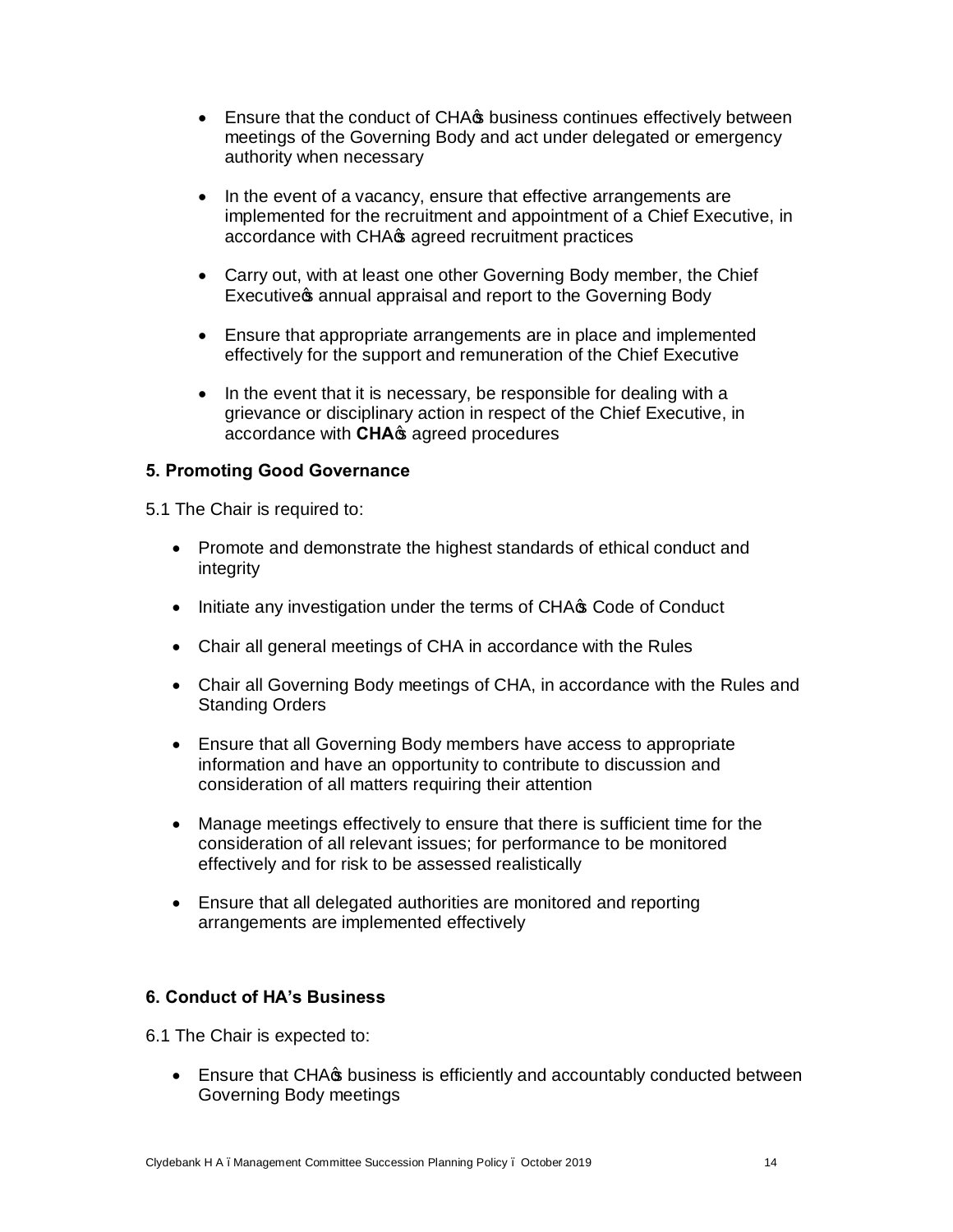- Sign cheques and documents requiring the Governing Body or the Chairos authorisation, in accordance with CHA $\sigma$  standing orders
- · Take decisions on behalf of the organisation in the event of emergencies that occur outside the regular meeting cycle and report these back to the Governing Body for ratification
- · Ensure that the skills, knowledge and support available to the Governing Body are kept under periodic review

# **7. Monitoring and Review**

7.1 This role description was approved by the Governing Body on 26 February 2019. It will be reviewed not later than 31 March 2022.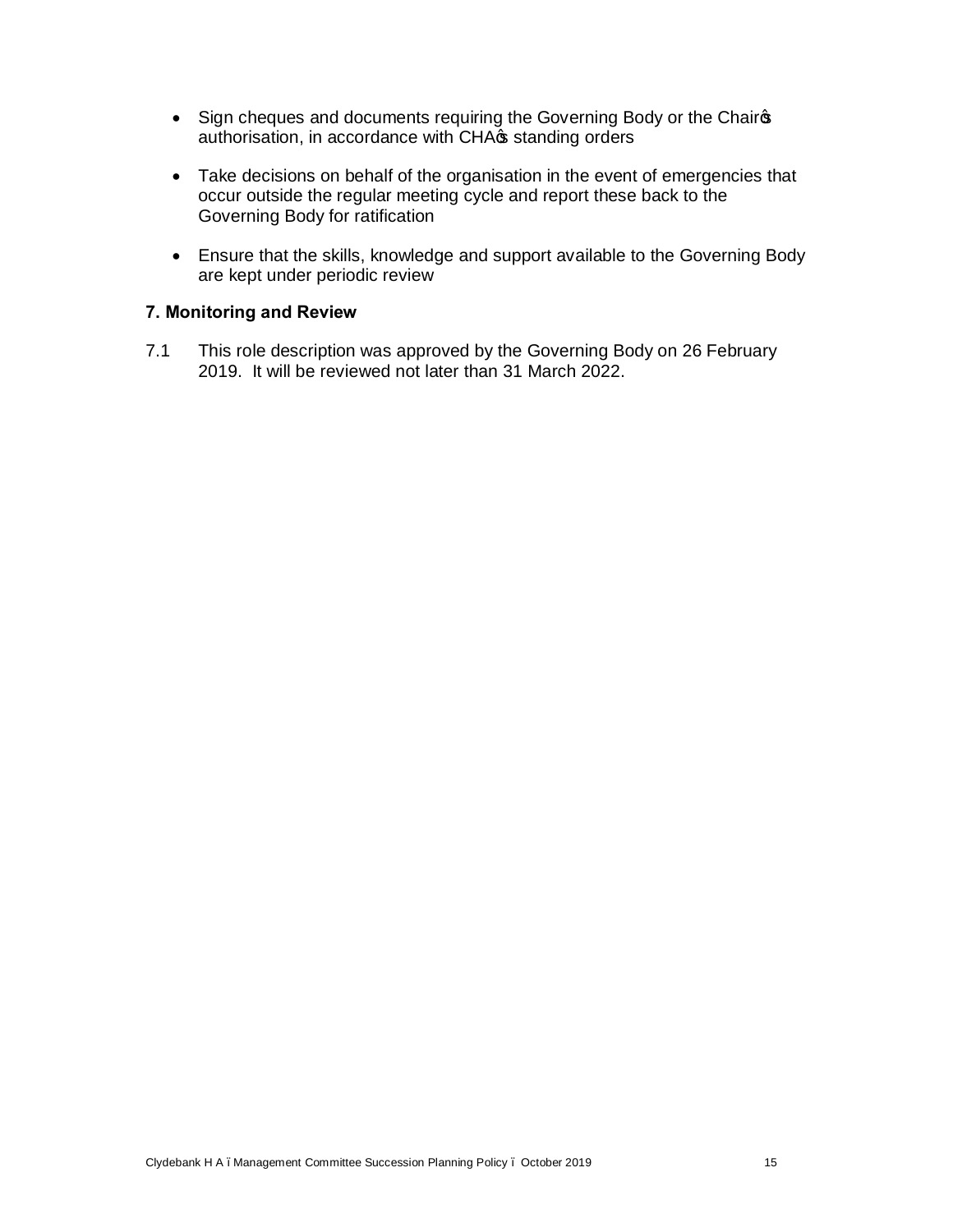

# **Role Description for Vice Chair of Clydebank Housing Association**

# **1. Introduction**

- 1.1 This role description sets out the particular duties and responsibilities that attach to the Vice Chair of CHA. The responsibilities described here are additional to those set out in the Governing Body Membersq (GBM) role description. It should also be considered alongside:
	- the Role Description for the Chair of CHA;
	- CHAG Rules; and
	- CHA<sup>s</sup> Standing Orders.
- 1.2 In the event that the Chair of CHA is unable to fulfil their responsibilities, the Vice Chair will carry out these duties.
- 1.3 The position of Vice Chair will be elected by the Governing Body, every year at the first meeting following the AGM.
- 1.4 In accordance with Rule 59.10 of CHA<sub>C</sub> Rules, the Chair cannot serve a continuous term of more than five years. There is no expectation that the Chair must serve the full five year maximum term.

# **[1.5 When the Chair stands down, the Vice Chair in post will be asked if they wish to stand for election to become Chair.]**

1.6 The role of Vice Chair must be carried out by a Governing Body member, and may also be carried out by a former office bearer.

# **2. Role of Vice Chair**

- 2.1 The role of the Vice Chair is to deputise, support and (where required) stand in for the Chair of **CHA**. **Therefore, this role description must be read in conjunction with the Role Description for the Chair of CHA.**
- 2.2 When known in advance, the Vice Chair should ensure that they are available for any Governing Body meeting that the Chair is unable to attend – e.g. where the Chair has booked a holiday. Close liaison with the Chair is a key requirement of the role.
- 2.3 The individual holding the post of Vice Chair will gain training and insight as to whether they would like to consider performing the role of Chair in the future.

# **3. Monitoring and Review**

3.1 This role description was approved by the Governing Body on 26 February 2019. It will be reviewed not later than 31 March 2022.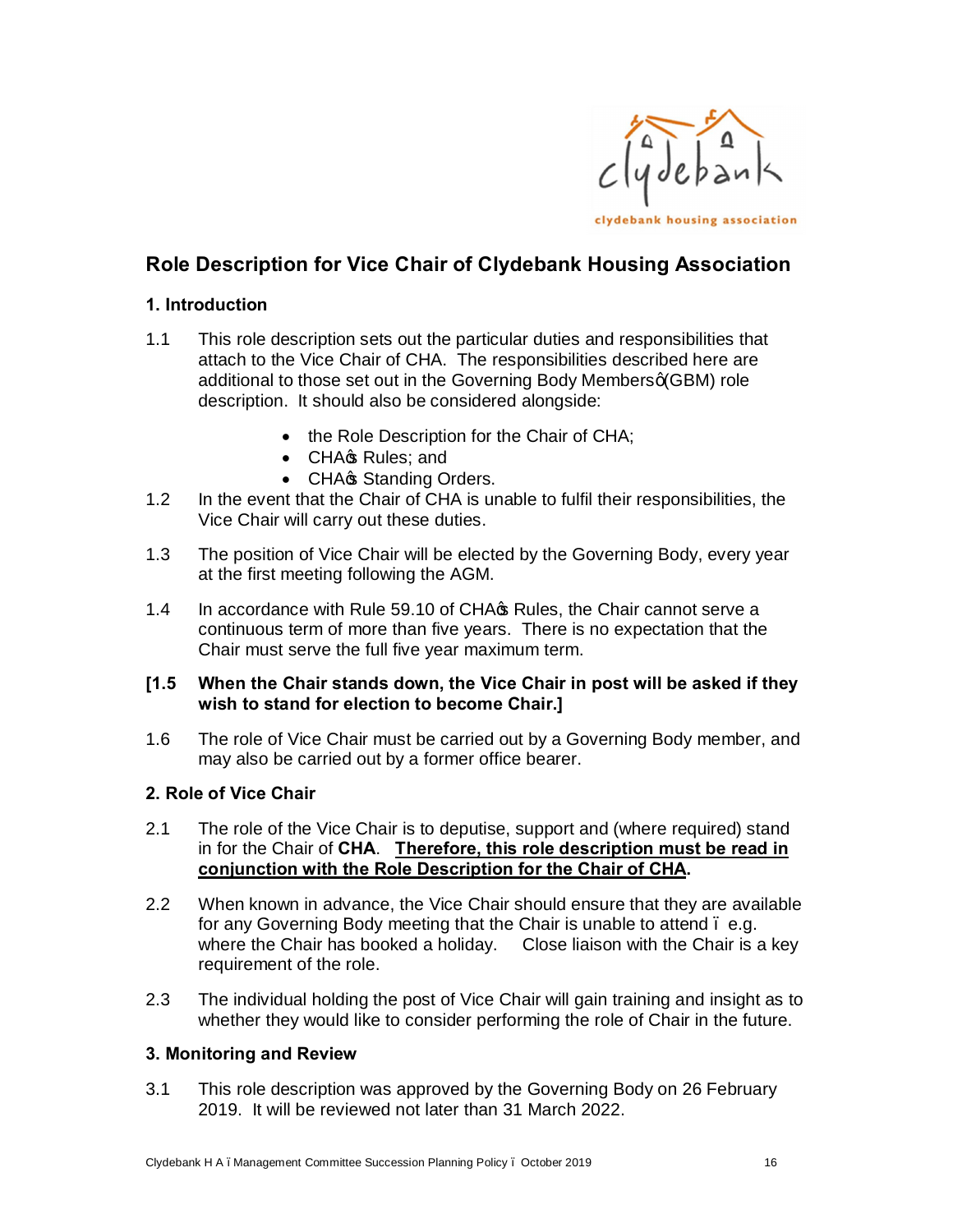

# **Role Description for Secretary of CHA**

# **1. Introduction**

- 1.1 This role description sets out the particular duties and responsibilities that attach to the Secretary of CHA. The responsibilities described here are additional to those set out in the Governing Body Membersq(GBM) role description. It should also be considered alongside CHA $\sigma$  Rules and Standing Orders.
- 1.2 The role of the Secretary will be carried out by a Governing Body Member of CHA who will be elected by the Governing Body, every year at the first meeting following the AGM.
- 1.3 Where appropriate, the Secretary optities can be delegated to an appropriate employee of CHA, with the Secretary assuming responsibility for ensuring that they are carried out in an effective manner. **[All of the practical duties detailed at 2.1 – with the exception of attendance at meetings - will be delegated to the Chief Executive]**

# **2. Duties of the Secretary**

- 2.1 CHA<sub>G</sub> Rules specify the Role of the Secretary in detail. All references to the Secretary within CHA $\sigma$  Rules are provided as Annex 1.
- 2.2 The duties of the secretary include:
	- · Calling and going to all Annual General Meetings, Special General Meetings and Governing Body meetings
	- · Keeping the minutes for all Annual General Meetings, Special General Meetings and Governing Body meetings
	- · Sending out letters, notices calling meetings and relevant documents to Members before a meeting
	- · Preparing and sending all the necessary reports to the Financial Conduct Authority and the Scottish Housing Regulator
	- Ensuring compliance with CHA $\circ$  Rules
	- Keeping the Register of Members and other Registers required by **CHA**<sup>\$</sup> Rules
	- Supervision of the **CHA**<sup>\$</sup> seal

# **3. Monitoring and Review**

3.1 This role description was approved by the Governing Body on 26 February 2019. It will be reviewed not later than 31 March 2022.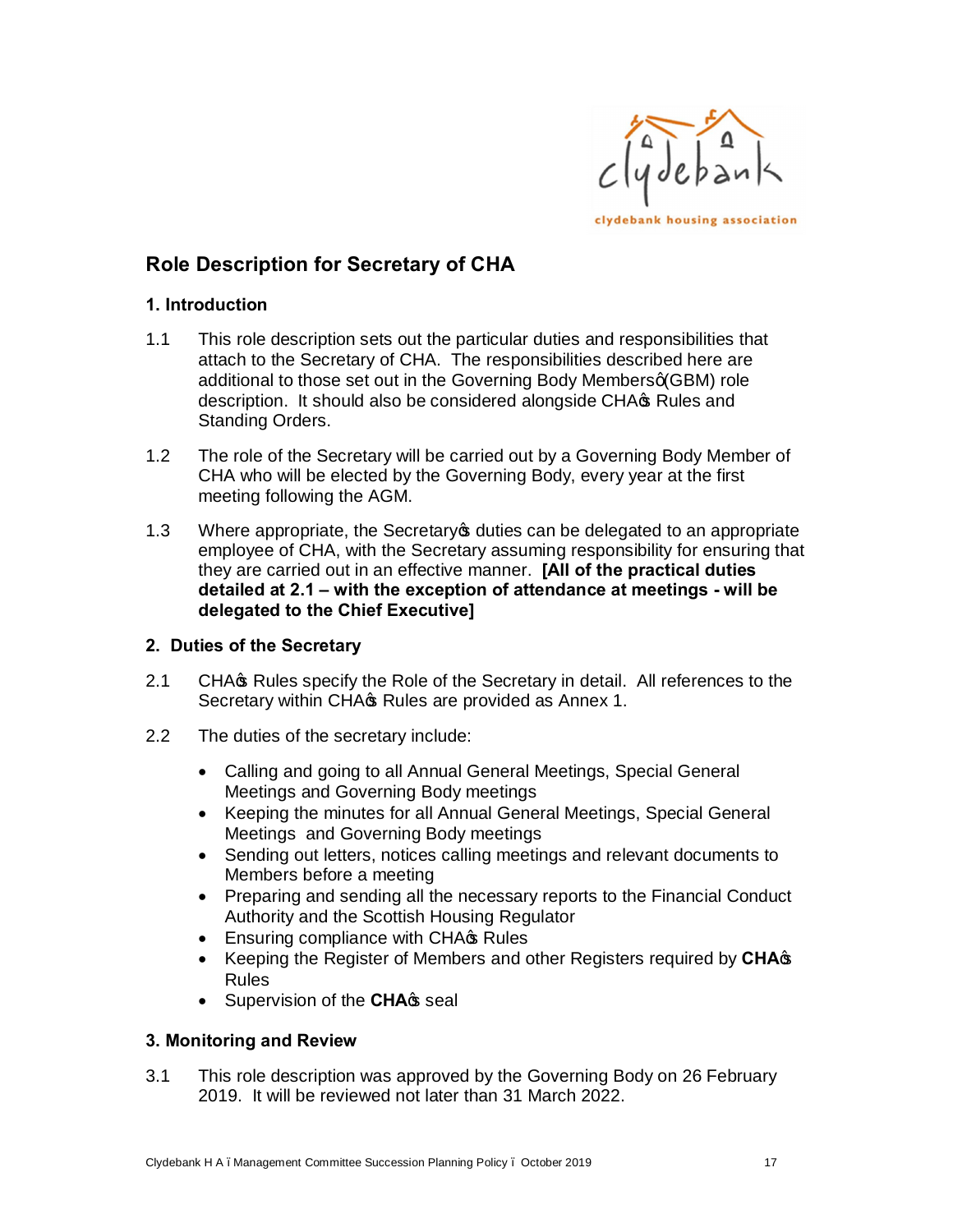### **Annex 1 – References to Secretary within CHA's Rules**

### *Drafting Note – All references are taken directly from the SFHA Model Rules 2013 (as*

*Amended 2015) and will require to be adjusted to reflect CHA's Rules. The inclusion* 

### *of this Annex is optional.*

### **1. Rules Relating to Correspondence with Members**

### **[Rule 10]**

If you change your address, you must let the Association know by writing **to the Secretary** at the registered office within three months. This requirement does not apply if you are a tenant of the Association and have moved home by transferring your tenancy to another property owned and managed by the Association.

### **[Rule 11.1.1]**

Your membership of the Association will end and the Committee will cancel your share and record the ending of your membership in the Register of Members if you (a Member) resign your membership giving seven daysgnotice in writing **to the Secretary** at the registered office.

### **[Rule 11.1.4.2]**

*(This refers to part of the procedure for cancelling a Membership by virtue of receiving a complaint)*

**The Secretary** must notify the Member of the complaint in writing no less than one calendar month before the meeting takes place

### **2. Rules Relating to Annual and Special General Meetings**

### **[Rule 21.1]**

All general meetings other than annual general meetings are known as special general meetings. **The Secretary** will call a special general meeting if:

- **[21.1.1]** the Committee requests one; or
- **[21.1.2]** At least four Members request one in writing. If there are more than 40 Members, at least one tenth of all the Members must ask for the meeting.

### **[Rule 21.2]**

Whoever asks for the meeting must give **the Secretary** details of the business to be discussed at the meeting.

### **[Rule 21.3]**

If a special general meeting is requested, **the Secretary** must within 10 days of having received the request give all Members notice calling the meeting. The meeting must take place within 28 days of the Secretary receiving the Membersg request. The Secretary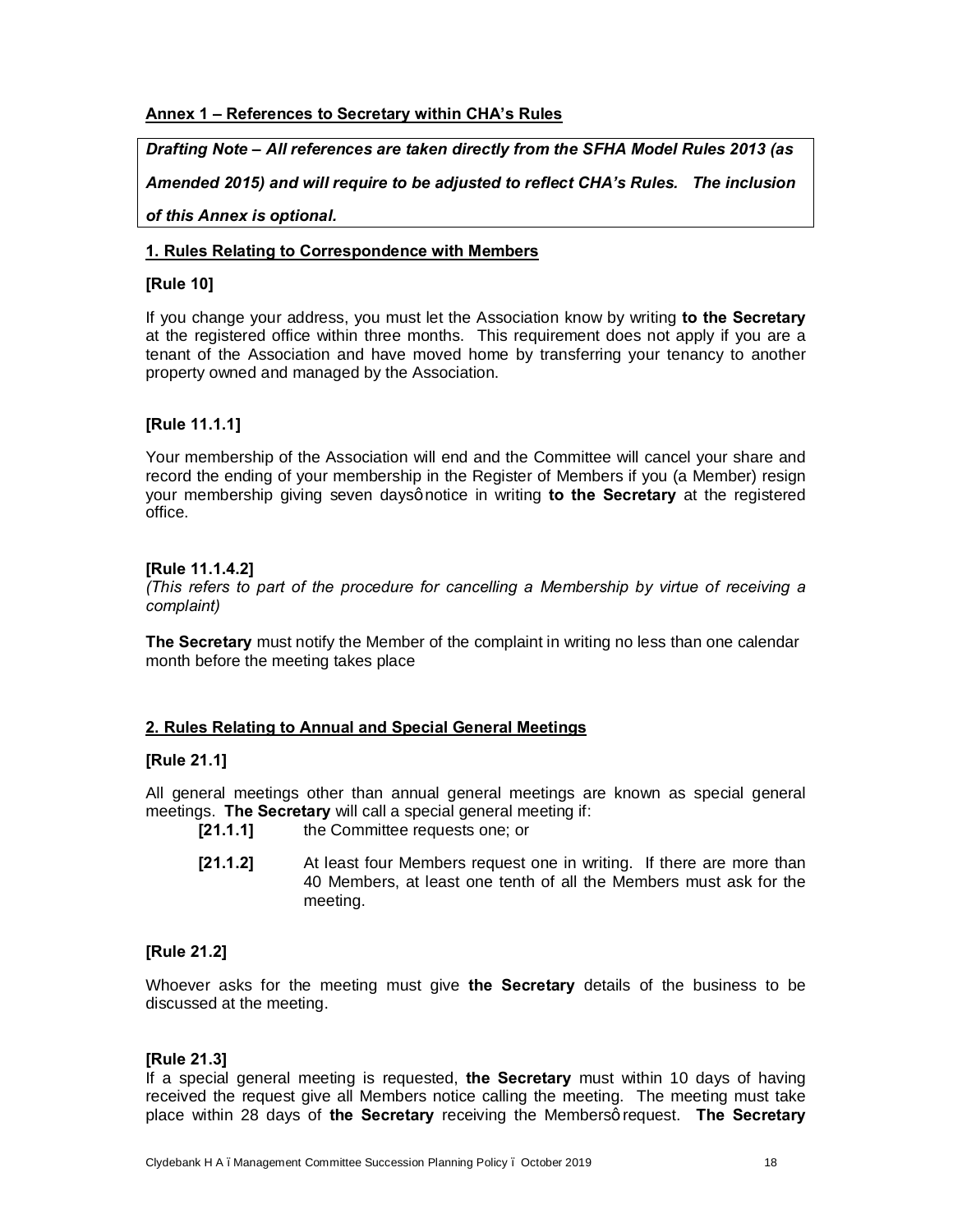should decide on a time, date and place for the meeting in consultation with the Committee or the Chairperson, but if such consultation is not practicable **the Secretary** can on his/her own decide the time, date and place for the meeting.

### **[Rule 21.4]**

If **the Secretary** fails to call the meeting within ten days, the Committee or the Members who requested the meeting can arrange the meeting themselves.

### **[Rule 22.1]**

**The Secretary** will call all general meetings by written notice posted or sent by fax or email to every Member at the address, fax number or email address given in the Register of Members at least 14 days before the date of the meeting. This notice will give details of:

- **[22.1.1]** the time, date and place of the meeting;
- **[22.1.2]** whether the meeting is an annual or special general meeting;
- **[22.1.3]** the business for which the meeting is being called

### **[Rule 22.2]**

The Committee may ask **the Secretary** to include with the letter or send separately to Members any relevant papers or accounts. If a Member does not receive notice of a meeting or papers relating to the meeting, this will not stop the meeting going ahead as planned. Each communication sent to a Member by post, addressed to his or her registered address, shall be deemed to have arrived forty eight hours after being posted. Each communication sent to a Member by fax or email shall be deemed to have arrived on the day it is sent.

### **[Rule 27.6]**

If there is to be an election of Committee Members at an Annual General Meeting, you can vote by post. Not less than 14 days before a meeting is held at which one or more Committee Members will be elected, you will receive a ballot paper for the election. You can vote in the election by returning the ballot paper to **the Secretary** at least 5 days before the day of the meeting, or by bringing your ballot paper along to the meeting.

#### **3. Rules Relating to Committee Meetings and Special Committee Meetings**

#### **[Rule 50]**

Committee Members must be sent written notice of Committee meetings posted, or delivered, by hand or sent by fax or email to the last such address for such communications given to **the Secretary** at least seven days before the date of the meeting. The accidental failure to give notice to a Committee Member or the failure of the Committee Member to receive such notice shall not invalidate the proceeding of the relevant meeting.

#### **[Rule 56.1]**

The Chairperson or two Committee Members can request a special meeting of the Committee by writing to **the Secretary** with details of the business to be discussed. **The Secretary** will send a copy of the request to all Committee Members within three working days of receiving it. The meeting will take place at a place mutually convenient for the majority of Committee Members, normally the usual place where Committee Meetings are held, between 10 and 14 days after **the Secretary** receives the request.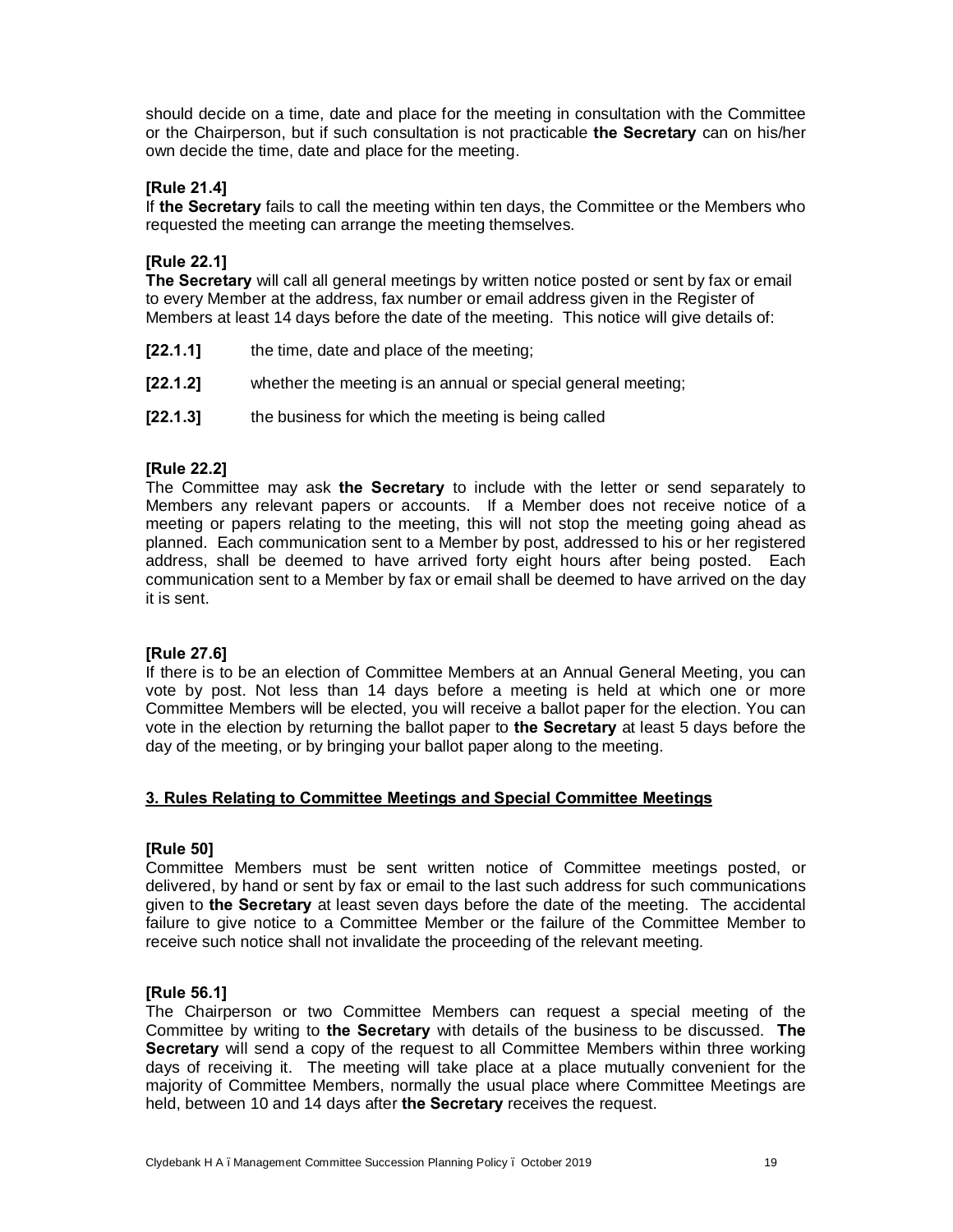### **[Rule 56.3]**

If **the Secretary** does not call the special meeting as set out above, the Chairperson or the Committee Members who request the meeting can call the meeting. In this case, they must write to all Committee Members at least seven days before the date of the meeting.

### **4. Rules Relating to the Role of the Secretary**

### **[Rule 59.1]**

The Association must have **a Secretary**, a Chairperson and any other Office Bearers the Committee considers necessary. The Office Bearers, except for **the Secretary**, must be elected Committee Members and cannot be co-optees. An employee may hold the office of **Secretary** although not be a Committee Member. The Committee will appoint these Office Bearers. If **the Secretary** cannot carry out his/her duties, the Committee, or in an emergency the Chairperson, can ask another Office Bearer or employee to carry out **the Secretary's** duties until **the Secretary** returns.

### **[Rule 59.2]**

**The Secretary** and the other Office Bearers will be controlled, supervised and instructed by the Committee.

### **[Rule 59.3]**

**The Secretary's** duties include the following (these duties can be delegated to an appropriate employee with **the Secretary** assuming responsibility for ensuring that they are carried out in an effective manner):

- **[59.3.1]** calling and going to all meetings of the Association and all the Committee Meetings;
- **[59.3.2]** keeping the minutes for all meetings of the Association and Committee;
- **[59.3.3]** sending out letters, notices calling meetings and relevant documents to Members before a meeting;
- **[59.3.4]** preparing and sending all the necessary reports to the Financial Conduct Authority and The Scottish Housing Regulator;
- **[59.3.5]** ensuring compliance with these Rules;
- **[59.3.6]** keeping the Register of Members and other registers required under these Rules; and
- **[59.3.7]** supervision of the Association **s** seal.

#### **[Rule 59.4]**

**The Secretary** must produce or give up all the Association to books, registers, documents and property whenever requested by a resolution of the Committee, or of a general meeting.